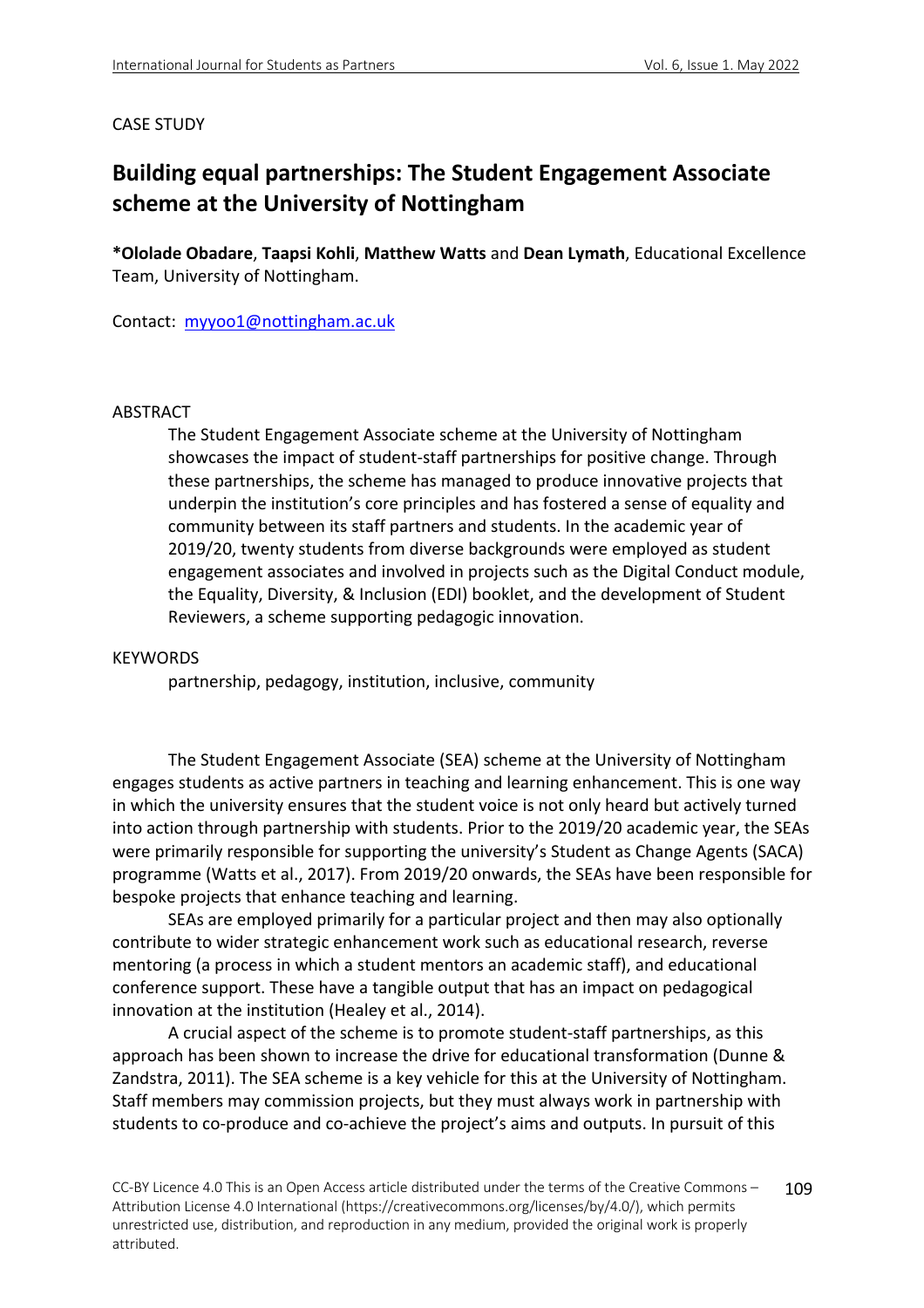transformation, there are four core values to which the scheme aims to adhere. They are as follows:

- Ethical: The scheme pays the student engagement associates above the national living wage and provides meaningful career experience in a professional business environment. As well as this, the scheme strives for transparency in the process of recruiting the SEAs to ensure the process is as fair as it can be.
- Collaborative: To work in partnership, the recruited SEAs are treated and valued as colleagues and not as the stereotype of interns. This is achieved by providing them with meaningful work informed by university strategy and involving and empowering them in decision-making.
- Representative: The SEA team looks to recruit in an open and inclusive fashion to ensure that the voices of people from different backgrounds are heard and to give everyone an opportunity to actively engage in bringing about change. The team also ensures the recruitment process is representative by having SEAs on the recruitment panel who are equally valued as staff.
- Developmental: The scheme strives to promote a rich and effective higher education learning environment within the university, whilst allowing the recruited students to develop and exhibit good professional practice.

While these principles have always formed the core of the scheme (Mercer-Mapstone & Marie, 2014), they have been better articulated and integrated this year, as will be explored in the following sections. The importance of the SEAs is highlighted by the provice chancellor for teaching and learning who states that "SEAs provide rich and deep insight into the things that matter to students. Working with a SEA enables staff to develop significant projects that have big impacts across the university" (personal communication, February 17<sup>th</sup>, 2022).

This quote stresses the significance of having students as active collaborators in ground-breaking projects. The equal partnership with the staff partners supports the professional development of the SEAs and upholds the rich learning environment the university strives to achieve. This is echoed in several pieces of research that emphasise the gravity of equal student-staff partnership (Dunne & Zandstra, 2011; National Union of Students [NUS], 2012; Healey et al., 2014). As such, this fuels an increase in knowledge on both sides and thus should be advocated for more across institutions.

The SEA projects are generated and scoped by the Educational Excellence Team. In most cases, the student engagement officer also acts as the supervisor to the recruited SEAs, while the academic staff member remains the staff partner or the commissioner of the project. This case study discusses and evaluates selected projects, highlighting the outcomes for the students and staff partners and the impact they've had on the university.

### THE STUDENT ENGAGEMENT PROJECTS

In this section, we detail three projects and an evaluation of them using qualitative and anecdotal evidence collected from surveys from the students and staff partners who participated in the Student Engagement Associate scheme. Out of the thirteen SEA projects in 2019/20, the selected three highlight influential factors that contribute to the overall student learning experience whilst conveying the impact of student-staff partnership. They

Obadare, O., Kohli, T., Watts., Lymath, D. (2022). Building equal partnerships: the Student Engagement Associate scheme at the University of Nottingham. *International Journal for Students as Partners, 6*(1). https://doi.org/10.15173/ijsap.v6i1.4885 110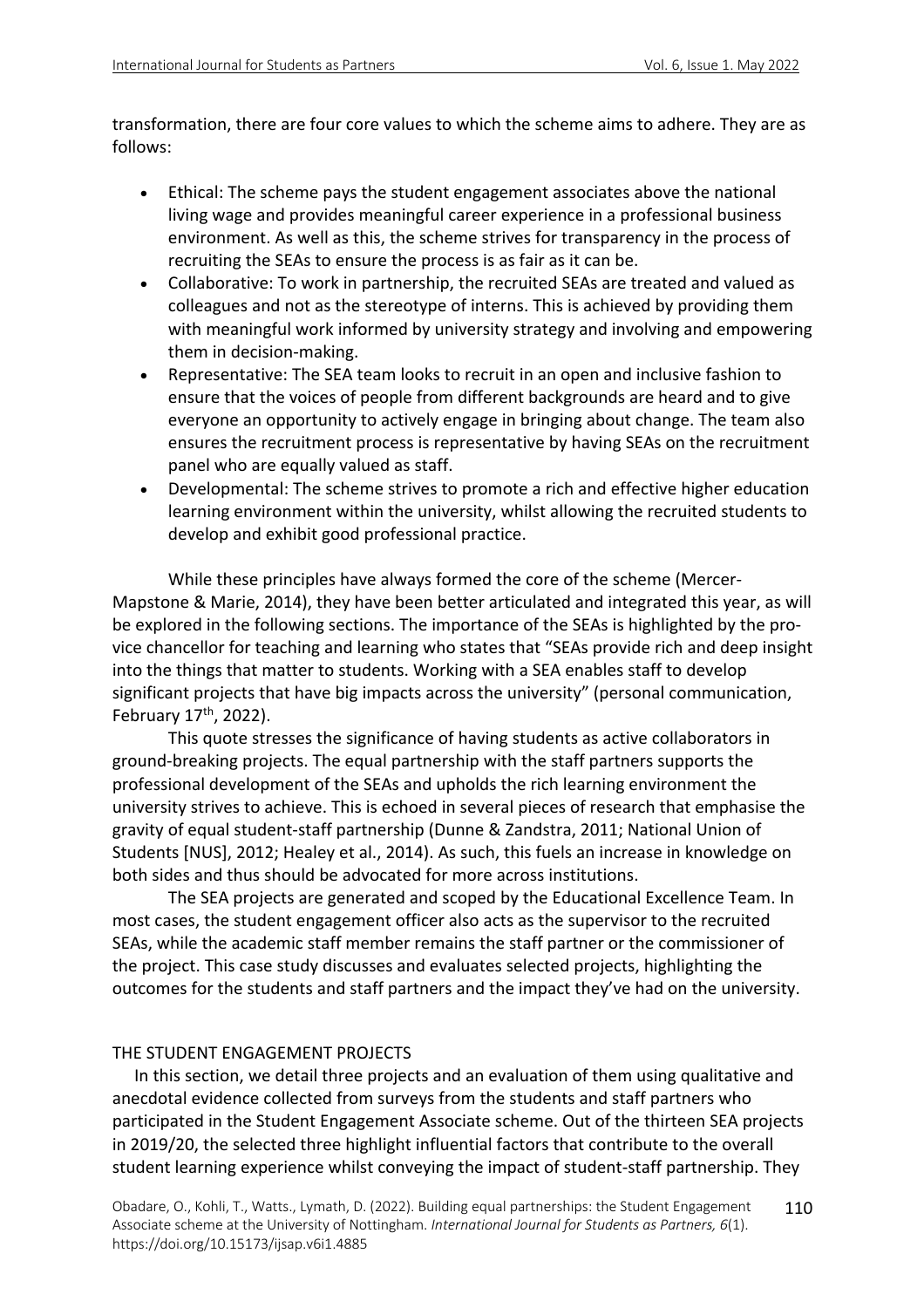were also selected because they serve as a model we recommend for the future of the scheme. This evidence was obtained following ethical approval and all data is stored in accordance with General Data Protection Regulation (GDPR) guidelines.

# **Digital conduct**

The aim of this project was to research and design a short online course to portray good online behaviour, using the university's virtual learning environment, Moodle, and Xerte content (Xerte is a web-based tool for developing learning content). The course highlights the consequences of online harassment both within the university and externally, with the intention being that it acts as a deterrent.

After an initial briefing, the two SEAs met with the university's conduct and investigations manager to establish the wider context. This was a confidential discussion detailing the types of online harassment and bullying that the security team deals with. Following this, several focus groups were conducted by SEAs and with other students or members of staff to collect primary data on what the content and delivery of the course should look like. Alongside this, the project was coordinated with various university staff groups to identify and emphasise relevant policies and resources that could also be included in the course.

The main outcome of this project is an open online course that was made available to students for the start of the 2020/21 academic year. It is now an integral part of online training which has been used by 2,782 students so far.

The SEAs on this project reported improved digital skills and expressed a sense of accomplishment that came with producing a course that is beneficial for all students regardless of their academic pursuits. A SEA working on this project reported:

Staff partners provided me with the tools to complete this project, guided me when I felt stuck, and went over and beyond to make me feel like a "partner" in this project and not just a student. All this while giving me the freedom to lead the project.

Nurturing leadership in an academic context can only be beneficial for the students' personal and professional development. This is supported by the 1996 Dearing Review of post-16 education which states that key skills, such as leadership, should be developed and applied to both work-based and academic routes (Dearing, 1996). This ultimately feeds back into the development of the student engagement associates as well-rounded individuals equipped with skills that can be applied to multiple fields of work. In this way, the SEA projects provide a developmental space whilst also producing strategic products.

### **Equality, diversity, & inclusion (EDI) student partnership booklet**

Another project delivered in the 19/20 academic year was the EDI Student Partnership booklet. The project's goal was to celebrate the accomplishments of relevant Student as Change Agents (SACA) projects, their contributions to inclusive practice, and to highlight the impact these SACA projects have had on a larger scale. The booklet contained stories of seven different projects from schools within the university that have upheld the values of equality, diversity, and inclusion. This project was sponsored by the University of Nottingham's pro-vice chancellor for EDI, who recognised the value of showcasing staffstudent partnership projects as a vehicle for good EDI practice.

The stages of the project included market research, design, conducting interviews, and content creation for the booklet. The sense of community was especially highlighted in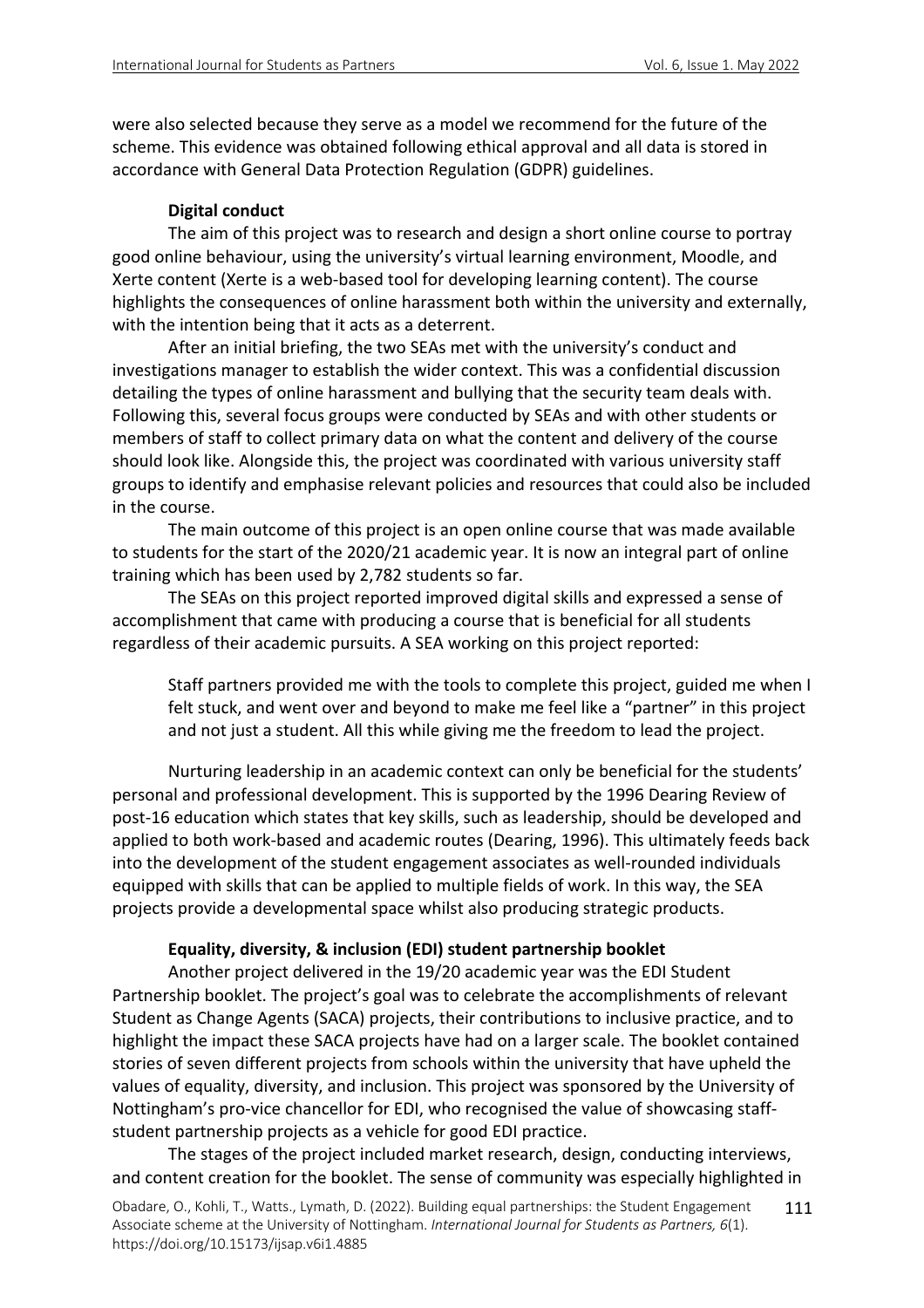this project as one SEA led the project and was offered support and contribution by four other SEAs. The lead SEA explained that:

Leading a project and having the pro-vice chancellor for EDI as a staff partner not only gave me the chance to build on my skills, but to have the confidence to take on the role of project management. This ranged from delegating tasks to fulfilling certain responsibilities.

Evidence suggests that valued partnerships result in a range of skills and values that are beneficial to students, some of which are enhanced confidence, enthusiasm, and a degree of ownership for their own learning (Cook-Sather et al., 2014). Being able to collaborate with staff, especially those in university leadership positions, challenges the traditional hierarchical relationships which are the norm in higher education. It paves the way for modern, transformational learning for both parties involved. This, therefore, reinforces a stronger learning environment and establishes equal value across students and staff (Chambers & Nagle, 2013, as cited in Healey et al., 2014).

#### **Student Reviewers of Teaching**

The Student Reviewers of Teaching is a project led by a SEA and staff partner who were supported by two other SEAs. The project focused on assisting teaching staff to develop their pedagogy through partnership with students. The service is a development tool for staff, in which they get a student perspective on their practice in a safe and confidential manner. The three student reviewers were intentionally chosen from different academic schools to that which was reviewed. They offered a perspective on the accessibility and delivery of and global approach to teaching and learning. Recruited reviewers received training that outlined good review practices and the objectives of the project and learned about the theoretical and practical aspects of pedagogy. A document was produced by the lead SEA and staff partner to act as a review framework that could be easily followed by subsequent student reviewers. The lead SEA on the project fed back that:

The independence, responsibility, and respect I was given, and the confidence that my supervisor had in me—that is the blueprint of the environment I'd like to work in in the future. Not only were my opinions valued but implemented in a project impacting the university community.

Giving responsibility to students, partnered with members of staff, has been shown to boost their confidence and push their boundaries of creativity. This is a result of the trust put in them to deliver efficient projects. This theory is supported by research that reports that this form of partnership encourages critical thinking and allows students to explore methods and ways of thinking that were previously unthought of (Healey et al., 2014). Providing opportunities to encourage innovation and leadership in this manner enables students to seek more environments and occasions where they can practice and develop essential skills such as these, as supported by the quote.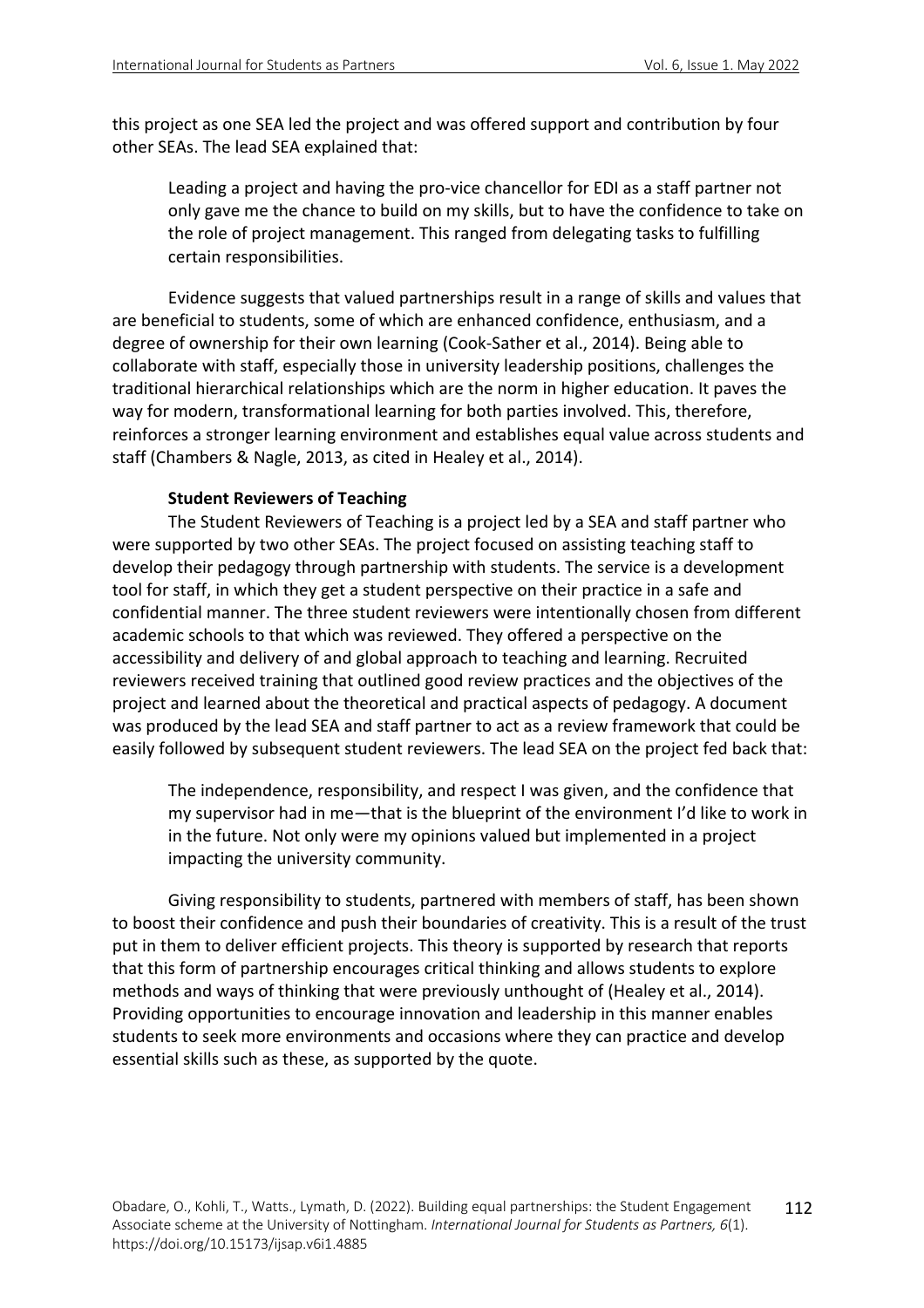# IMPACT OF THE STUDENT ENGAGEMENT SCHEME ON AN INSTITUTIONAL LEVEL

### **Redistributing power dynamics**

In order to maintain equality within the student-staff partnerships, the recruitment process was adapted to include SEAs. This was intended to allow the SEAs to feel as valued and respected as any other member of staff, with the hope that it optimises the decisions they make within their individual projects. One of the SEAs commented on the recruitment process and stated, "The team practiced what it preached. We did not just talk about equality, diversity, and inclusion; our team was actually a great example of what EDI looks like. It made me feel more comfortable voicing my opinions."

The SEA scheme conducted a survey, taken from the employed SEAs, which looked into the efficiency of the scheme itself. From the survey, the student-staff partnership was evaluated.

# **Figure 1. Results from a survey question reviewing the quality of the student-staff partnership**



Although a small sample size, Figure 1 shows that seven of the SEAs found the partnerships to have worked extremely well or somewhat well. This internal data demonstrates the success of this aspect of the scheme and supports the benefits highlighted above. The partnerships will continue to evolve and be at the centre of the outcomes delivered by the scheme.

The recruitment process for the student engagement associate includes two major stages: submission of CV and cover letter, followed by the interview. To make the recruitment process inclusive and representative, a SEA is involved as a partner with equal say in the decision-making process from the outset. This includes the selection of CVs, drafting interview questions, and the selection of recruiting candidates. In doing so, traditionally perceived notions about responsibilities are challenged and barriers between students and staff are partly removed. This encourages the rich and effective working and

Obadare, O., Kohli, T., Watts., Lymath, D. (2022). Building equal partnerships: the Student Engagement Associate scheme at the University of Nottingham. *International Journal for Students as Partners, 6*(1). https://doi.org/10.15173/ijsap.v6i1.4885 113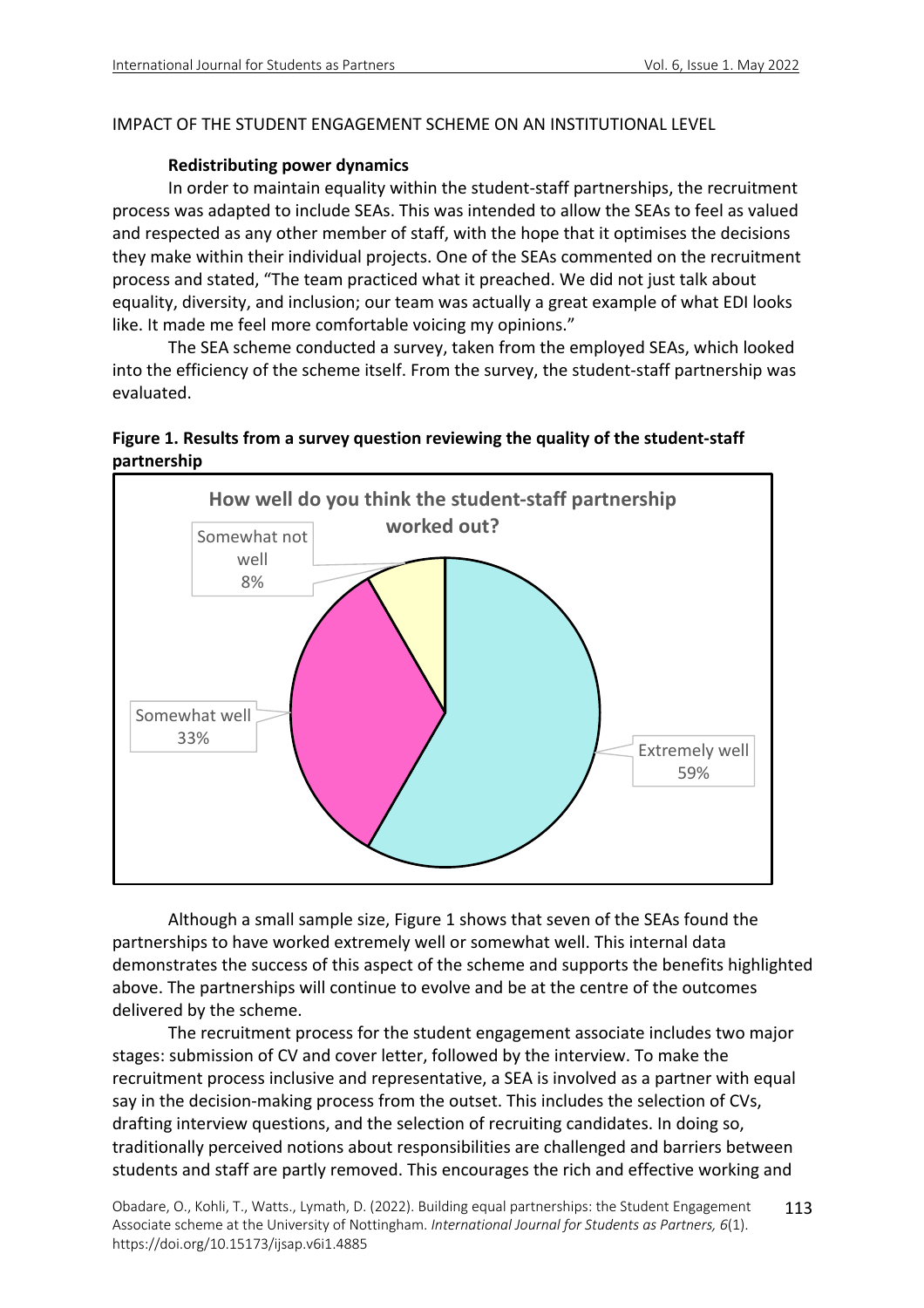learning environment the university strives to achieve (Mercer-Mapstone & Marie, 2019; Healey et al., 2014).

The financial incentive also enforces equal student-staff partnership, as it reassures the SEAs that their time is both valued and rewarded as much as their staff partner. The SEAs are paid above the living wage, which is a testament to the ethical values the scheme upholds. Traditionally, amongst HE institutions, work such as this is considered voluntary. Paying the students not only fuels their motivation to continue participating in these projects, but it also maintains an ethical standard that other institutions should strive for (Healey et al., 2014). This lays the foundation for an efficient and enjoyable partnership that enables transformative projects to be delivered. On this topic, a SEA stated that "the high hourly rate surprised me since it is more than what is provided in other student roles. It is greatly helpful to me as a student."

#### **Contribution to the institution and staff partners**

Conducting strategic projects in an authentic manner in partnership with students also gives staff the opportunity to recognise and challenge implied assumptions regarding perceived typical student-staff partnerships. As well as this, it fosters critical reflection and allows for innovative ways of learning and working in modern higher education. Several staff partners have been able to utilise the outcomes from the SEA projects by presenting at different conferences, such as the Inclusive Practice Conference and the Teaching and Learning Conference at the university. The work done on projects also contributes to the staff partners' professional development and can be used for promotions and/or the university's Recognition Scheme. The director of modern language teaching reported:

My experience working with the SEAs was really terrific. They were incredibly hardworking, self-motivated, and brought a range of knowledge and skills to the project. There is no doubt in my mind that their contributions enhanced the quality of the project's outputs.

#### LESSONS LEARNED

Partnership work is inherently challenging, and Healey et al. (2014) describe it as "a way of doing things, rather than the desired outcome itself" (p. 7). Striking the balance between running an efficient service and facilitating authentic partnership is a process we continuously try to achieve and improve on. Student partners are, by definition, students first, meaning their academic work is prioritised above extracurricular activities such as the role of a SEA. This creates practical challenges when scheduling students from different courses and with different personal commitments. It became clear that it was important for staff—both scheme supervisors and project staff partners—to cultivate opportunities for partnership at the most fruitful times.

Obadare, O., Kohli, T., Watts., Lymath, D. (2022). Building equal partnerships: the Student Engagement Associate scheme at the University of Nottingham. *International Journal for Students as Partners, 6*(1). https://doi.org/10.15173/ijsap.v6i1.4885 114 On some projects, staff partners attempted to negotiate top-level project detail such as the strategy, outcomes, and delivery dates with SEAs. Whilst admirable, this placed a lot of pressure on SEAs to immediately make such decisions, which many did not have prior experience making or the full context for. It was found that SEAs responded well to having clear aims, expected outcomes, and responsibilities laid out from the initial stages of the project. This was implemented by asking the staff partners to complete a short form outlining the structure of the project, alongside an initial discussion with the SEA scheme supervisors. This gave the staff partners a plan and an expected outcome to work toward. The scheme supervisors were then able to relay the key information to the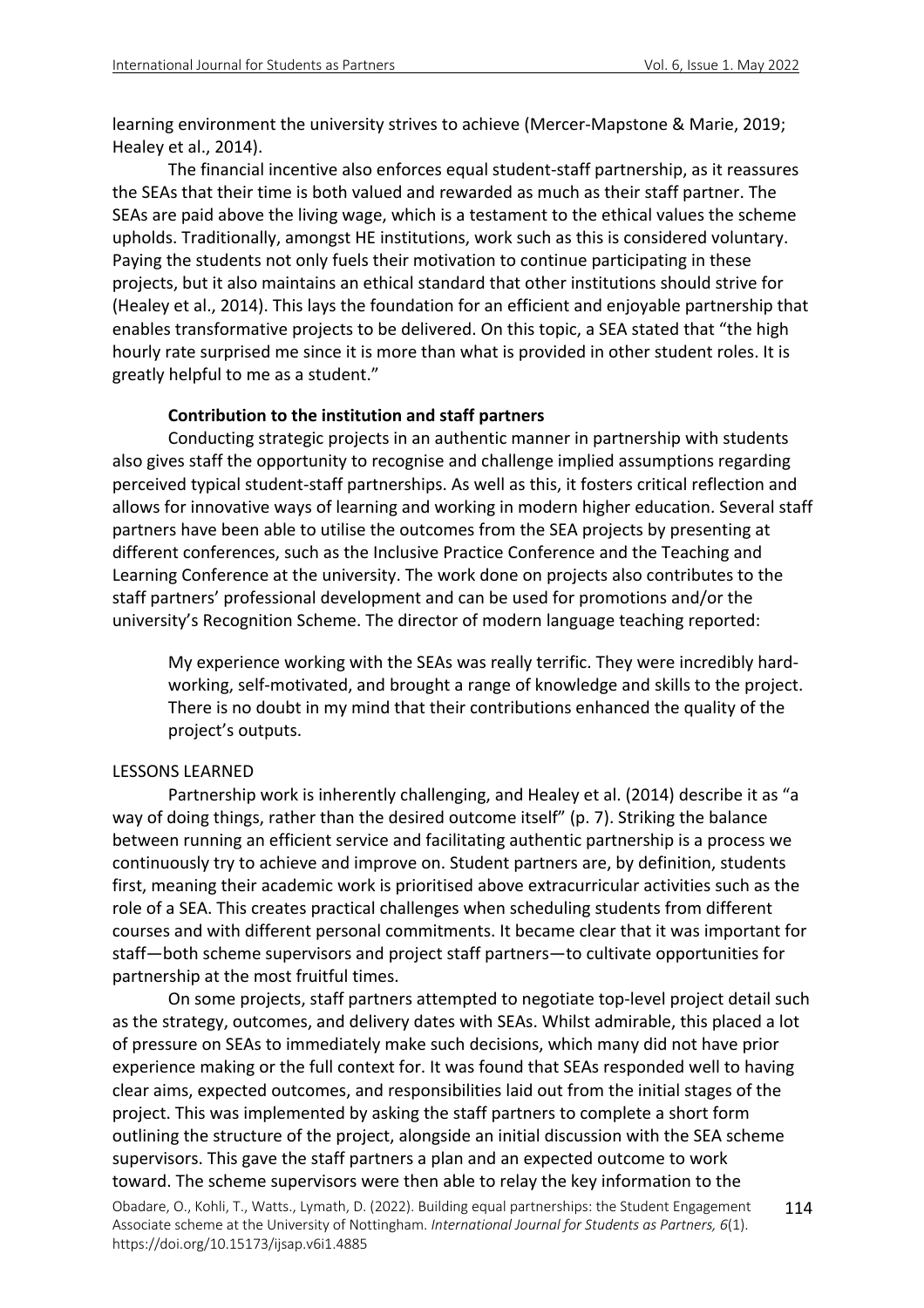recruited students regarding the projects. This gave a structure for the students to work within, which was vital given their limited availabilities to work on projects. Paradoxically, having more structure created a better space for disrupting traditional power dynamics.

Along with this, having a defined relationship between SEAs on an individual project gave them confidence and clarity of their role within a project. Projects with a single SEA as lead, as highlighted in the EDI booklet project, allowed the SEA to draw on the skills and availability of other SEAs for discrete tasks within that project. It reinforced the structure for the project and gave a clear set of expectations and time needed for all involved, whilst still enabling collaborative partnership working. By the same token, a clear structure creates better transparency for the staff partner and facilitates a clear timeline and point(s) of contact. Therefore, the recommendation is to have one SEA lead on each project and encourage them to draw on the expertise of the wider SEA team when required. This approach would allow for a skills- and need-driven collaborative approach.

From an institutional perspective, the SEA projects in 2019/20 came at the end of the university's Global Strategy 2020 and the start of the Coronavirus pandemic. Moving forward, there is opportunity for deeper strategic engagement from the SEA scheme, and SEAs are now contributing to the university's programme-level design objectives and on projects to co-create curricula. This could embed student partnership and co-creation deeper with the university's strategic approaches to teaching and learning.

### **CONCLUSION**

The SEA scheme is constantly evolving in a way that strives to achieve its core values and encourages efficient and effective student-staff partnership. As previously mentioned, the scheme allows for the development of both student and staff partners in a unique and collaborative way. The different projects described contribute towards the improvement of the wider university and play a part in the authentic development of its student employees. It challenges traditional hierarchical structures by introducing modern, evidence-based methods that benefit both staff and students equally and ethically. Therefore, we hope this can serve as a blueprint, not only for further projects within the university, but for other higher education learning institutions which aim to build stronger partnerships with students.

### NOTE ON CONTRIBUTORS

**Ololade Obadare** *is a final year medical student at the University of Nottingham who has also been a SEA since the academic year 2019/20. She is passionate about instilling change and tackling issues faced by the student population.* 

**Taapsi Kohli** *is a recent graduate in politics and international relations from the University of Nottingham. She was a SEA in the academic year 2019/20. She is currently working as a community manager at MentorMind, India.*

**Matthew Watts** *is a student engagement officer at the University of Nottingham. He manages the university's Student Engagement Associate and Students as Change Agents programmes and supports programme-level design work, particularly initiatives to co-create the curriculum with students. He was also previously a student engagement associate at the university.*